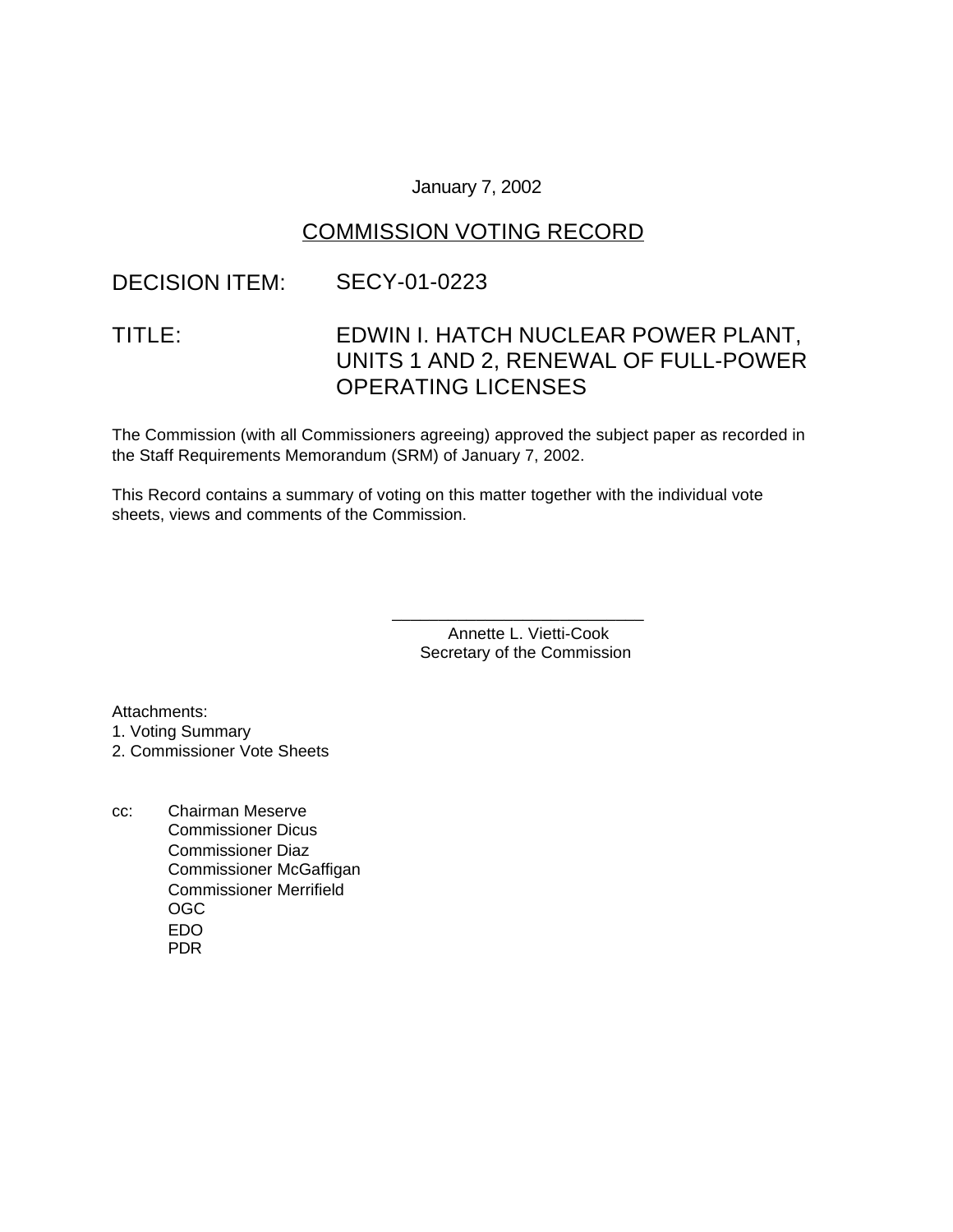### VOTING SUMMARY - SECY-01-0223

### RECORDED VOTES

|                         | <b>NOT</b><br>APRVD DISAPRVD ABSTAIN PARTICIP COMMENTS | DATE |          |
|-------------------------|--------------------------------------------------------|------|----------|
| <b>CHRM. MESERVE</b>    | X                                                      | X    | 12/28/01 |
| <b>COMR. DICUS</b>      | X                                                      | X    | 1/02/02  |
| COMR. DIAZ              | X                                                      | X    | 12/21/01 |
| <b>COMR. McGAFFIGAN</b> | X                                                      | X    | 12/20/01 |
| <b>COMR. MERRIFIELD</b> | X                                                      | X    | 12/20/01 |

### COMMENT RESOLUTION

In their vote sheets, all Commissioners approved the staff's recommendation and provided some additional comments. Subsequently, the comments of the Commission were incorporated into the guidance to staff as reflected in the SRM issued on January 7, 2002.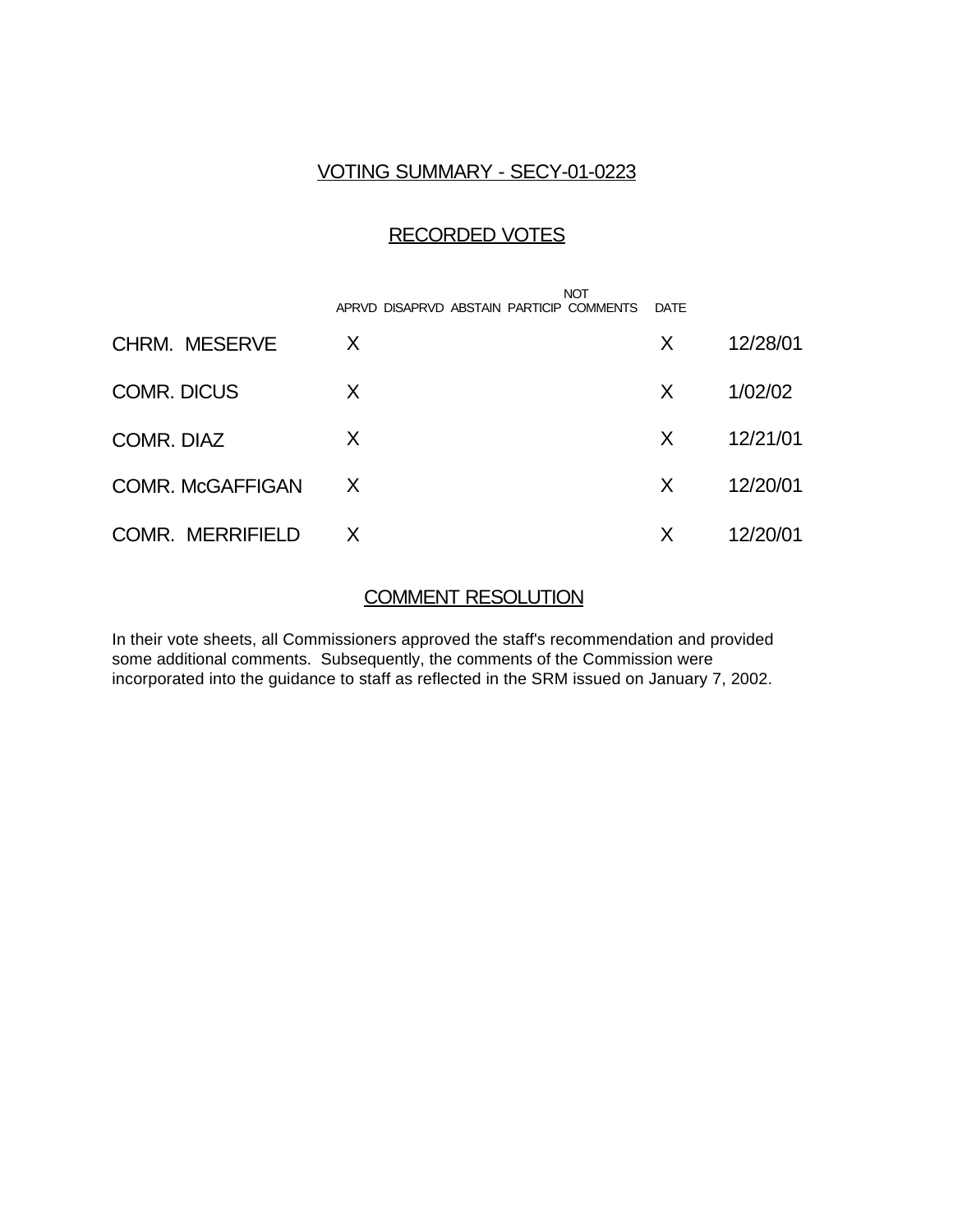#### **Commissioner Comments on SECY-01-0223**

#### Chairman Meserve

I approve the staff's recommendation to authorize the Director of the Office of Nuclear Reactor Regulation to renew the operating licenses for Plant Hatch, upon making appropriate findings on safety and environmental matters. I note that the staff will make any necessary conforming changes to the renewed licenses as a result of any pending licensing actions while the Commission is considering the staff's recommendations.

I commend the staff for completing a thorough and comprehensive review of the first boiling water reactor (BWR) license renewal application within the target schedule for license renewal reviews. I know that the staff has faced a number of challenges during the review and has successfully resolved a number of complex issues. The ACRS, in its letter of November 16, 2001, indicates that elements of the staff's safety evaluation report (SER) provide important clarifications of issues that could be relevant to future license renewal applications, and recommends inclusion of these clarifications in the NRC's generic license renewal guidance documents. The staff should consider the ACRS's recommendations and incorporate relevant information in the license renewal guidance documents, as appropriate, when those documents are updated.

#### Commissioner Dicus

I approve staff's recommendation to authorize the Director of NRR to renew the operating licenses for Edwin I. Hatch Plant Units 1 and 2, upon making the appropriate findings on safety and environmental matters.

Renewing the licenses of nuclear reactors to operate an additional twenty years is an important licensing action, which requires careful consideration of effects of aging of plant equipment. Based on communications from the Advisory Committee on Reactor Safeguards (ACRS) to the Commissioners (November 16, 2001), I recognize that the staff performed a comprehensive review of the licensee's application. Based on a letter from the Executive Director of Operations to ACRS (December 18, 2001), It is commendable to note that staff has implemented a process to capture lessons learned from this license renewal application and use them in future staff efforts to renew licenses of other plants. Such a process would continue to enhance thoroughness of staff reviews of future applications for license renewal.

#### Commissioner Diaz

I approve the staff's recommendation that the Commission authorize the Director of NRR to renew the operating licenses for Plant Hatch, upon making the appropriate findings on safety and environmental matters. I also acknowledge that the staff will make any necessary conforming changes to the renewed licenses as a result of any pending licensing actions while the Commission considers the staff's recommendations.

I commend the staff for their continued good work in the license renewal area.